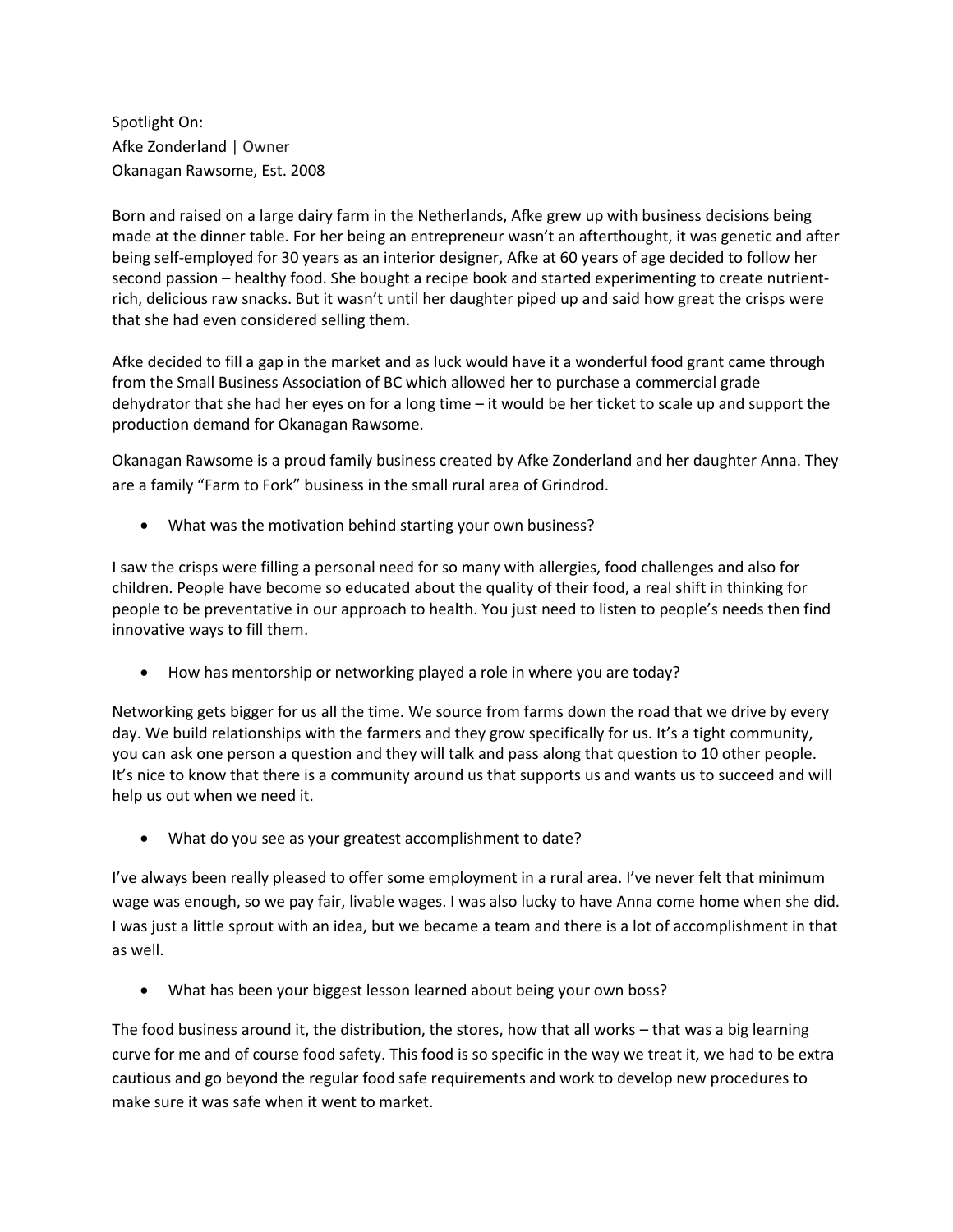What has been your greatest reward to date as a small business in the healthy lifestyle sector/industry?

These humble little crisps are still so innovative and unique. Even 10 years later we still go to shows and people say wow, there is nothing quite like it, no one is making something with this much quality and fresh local produce. We are really proud of our delicious recipes and the response from our clients saying that they need these! It's not just a luxury item, it has become a staple item in people's cupboards, it has become their bread and that's really cool.

The public recognition is always in feather in someone's cap, I won't deny that. But in my heart we provide a service that is just immeasurably good, it's filled with integrity and we stick to it. When in doubt we do the right thing and we don't mess around with inferior ingredients. We do our very best to provide top quality.

 What unique challenges have you faced as an entrepreneur running a family owned business and how have you overcome them?

I grew up with the sentiment that sometimes things go wrong, but life goes on and you recover and you build again. I've always looked at challenges in that there has to be a solution; we have to think outside of the box here. Even when things go wrong and someone drops a bucket of beet juice we try to find the humour in it.

With the dynamics of a family business you have to make sure the personalities mesh, open communication is the bottom line. You need to set good boundaries, and plan ahead for different scenarios – and we always have chocolate in the fridge to get through the tough days.

What is it like operating a small business in a rural part of the Province?

Receiving shipments is a challenge, we live on a dirt road with a hairpin corner and the trucks never want to come up our road, especially in the winter – so we drive down and meet them half way. It's a little bit inconvenient, but at the same time being where we are is what makes our company work. We can grow our produce and have access to the farms. I don't think this business would function nearly as well if we were in the city or a rented out space. We are a farm based business; we see everything grow from a little seed.

 What advice would you give to other aspiring entrepreneurs looking to start a family owned business from your experience?

Firstly you must all get along, Anna and I feel like our characters and work ethics mesh. You all must be prepared to work extra time when needed and be versatile. A flexible business plan is crucial, we were so fortunate to work out the kinks when we were small. Look at your families talents and build a team that has the experience and the ability to make adjustments quickly. Stress kills creativity, if you can start a business without all of that heaviness you will be ahead of the game.